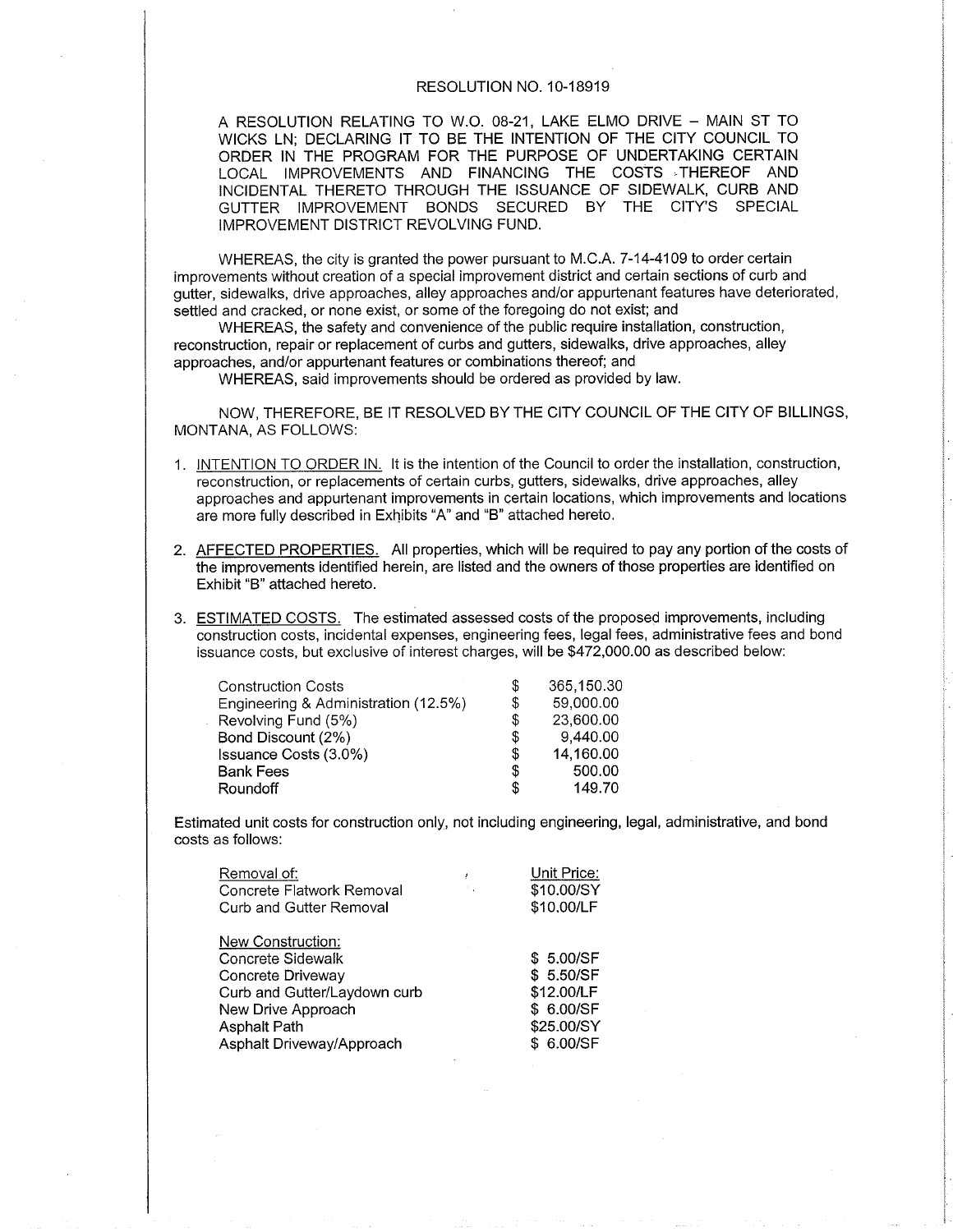The actual cost to be assessed against any benefited property will be determined by the actual amount of work done adjacent to the property.

4. ASSESSMENT OF COSTS. All costs of constructing the curbs, gutters, sidewalks, and drive approaches, including engineering, administrative and bond costs, will be assessed against the propefties which are adjacent to the improvements installed. As shown on Exhibit "8", assessments will be levied against 278 separate lots, parcels, or tracts.

The costs for each property will vary depending upon the actual construction that is required adjacent to each propefty. The average total assessment, including engineering, administrative, and bond costs is estimated to be \$1,698.00, with a high of \$21,220.00, low of \$0.00, and a median of \$67.43.

- 5. PERIOD OF ASSESSMENT. The assessments for all improvements and costs shall be paid in not more than twelve (12) annual installments, plus interest, provided however, that payment of onehalf of each annual installment, plus interest, may be deferred to May 31 of the year following the assessment.
- 6. PROPERTY OWNER OPTION TO CONSTRUCT IMPROVEMENTS. In the event that the City Council orders in the above-described improvements following the public hearing, then the owners of all propefties to be assessed for the costs of said improvements will be notified of such action in writing. Said owners will have thirty (30) days from the date of said notice in which to install the required improvements at their own expense. In the event the owners do not install these improvements, the City will do so and will assess the costs against the benefited propefties as described herein.
- 7. METHOD OF FINANCING: PLEDGE OF REVOLVING FUND: FINDINGS AND DETERMINATIONS.

The City will issue Sidewalk, Curb, and Gutter lmprovement Bonds in an aggregate principal amount not to exceed \$472,000.00 in order to finance the costs of the lmprovements. Principal of and interest on the Bonds will be paid from special assessments levied against the property in the Project. This Council further finds it is in the public interest, and in the best interest of the City and the Project, to secure payment of principal of and interest on the Bonds by the Revolving Fund and hereby authorizes the City to enter into the undertakings and agreements authorized in Section 7- 12-4225 in respect to the Bonds.

In determining to authorize such undefiakings and agreements, this Council has taken into consideration the following factors:

- (a) Estimated Market Value of Parcels. The estimated total market value of the lots, parcels, or tracts in the Project, as of the date, of adoption of this resolution, as estimated by the County Assessor, is \$28,147,711.00. The average market value is \$103,105.00 with a high of \$2,963,008.00 and a low of \$4,823.00 and median value of \$41,102.00. The special assessments to be levied against each lot, parcel, or tract are less than the increase in the estimated market value of the properties as a result of the construction of the improvements.
- (b) Diversitv of Propertv Ownership. For the 278Tax codes in this project, there are 221 separate owners. The Bird House LLC owns two (2) parcels. Shirley Briner owns two (2) Units of lmperial Park Condos. Janet Croy owns two (2) parcels. Larry W Geisler owns two (2) units of Heather Heights Village Condos. Housing Authority of Billings owns five (5) parcels. Alice S Klundt Trustee owns (3) units of lmperial Park Condos. KW Holdings owns ('18) units of Olive Grove ll Townhomes. Longhorn Properties LLP own (3) units of lmperial Park Condos. Popelka Enterprises LLC owns four (4) parcels. Reiters Marina lnc owns two (2) parcels. RGP Partnership owns three (3) parcels. Charles W Schmidt owns two (2) parcels. Doug Stoval owns three (3) units of lmperial Park Condos. TC Rentals LLC owns fifteen (15) units of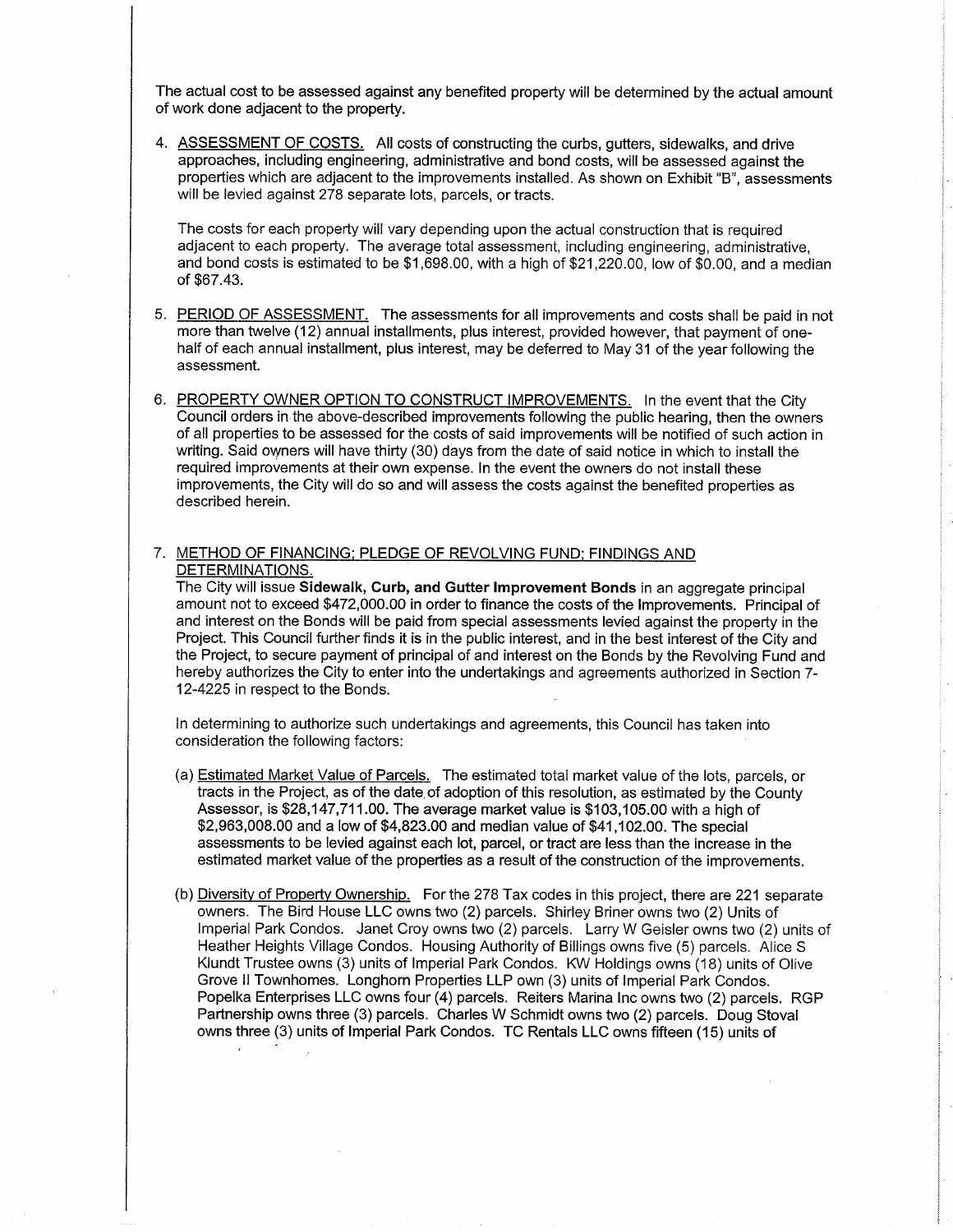lmperial Park Condos. TAP Enterprises owns four (4) units of lmperial Park Condos. Donald P Thompson owns three (3) units of lmperial Park Condos. Dorothy Weagel owns two (2) units of lmperial Park Condos. Juanita Wells owns three (3) units of lmperial Park Condos. Ephraim and Clara Reule own two (2) units of lmperial Park Condos.

There are four parcels with common area of interest that encompass 184 of the 278 Tax codes. The common areas are Housing Authority of Billings, lmperial Park Condos, Olive Grove ll Townhomes, and Heather Heights Village Condos. All other parcels are under separate ownership. lt is unlikely that financial difficulties would arise that would require a loan to be made from the Revolving Fund.

(c) Comparison of Soecial Assessments, Propertv Taxes and Market Value. Currently, zero (0) parcels have an SID levied against them.

As noted in Section 4, the estimated average assessment levied by this project will be \$1,698.00. With an average market value of \$103,105.00, and an average yearly principal payment of \$141.50 (monthly principal of \$11.79) assuming 6% interest rate, the amount of assessment versus the value of the property would appear acceptable. As such, no unusual need for loans from the Revolving Fund would be expected. Further information comparing the total cost (estimate) to the market value for each parcel is listed in Exhibit "B".

(d) Delinquencies. For tax year 2008, Zero (0) parcels were delinquent. This rate is above the average city collection rate of 95%.

Therefore, given the delinquency history of this Project area, no unusual need for loans from the Revolving Fund would be expected.

(e) The Public Benefit of the Improvements. Current City Subdivision and Site Development Ordinances, and under City Council policies, the cost of installation of new curb, gutter, sidewalk, and drive approaches is to be borne by the adjoining property owners.

Some of the parcels have been involved in recent construction or subdivision activity. Some of these parcels have undergone recent site developments, both residential and commercial, in which a permit was taken out, but the improvements were not constructed, or the developer has requested that the improvements be included and constructed under the proposed project. Developers generally make a request to be included in the proposed project to take advantage of the financing opportunity of the 12-year assessment. Some of these parcels are lots included in recently approved subdivisions. The improvements were required as part of the Subdivision lmprovements Agreements, but were not installed by the subdivider/developer.

The remaining parcels represent a continuation of an annual improvement project for repairs of tripping hazards, deteriorated sidewalks, drainage problems, property owner requests and citizen complaints.

The project improvements are located in various Task Force areas, both commercial and residential, throughout the CitY.

## 8. <u>REIMBURSEMENT EXPENDITURES</u>

(a) Requlations. The United States Department of Treasury has promulgated final regulations governing the use of proceeds of tax-exempt bonds, all or a poftion of which are to be used to reimburse the City for project expenditures paid by the City prior to the date of issuance of such bonds. Those regulations (Treasury Regulations, Section <sup>1</sup>.150-2) (the "Regulations") require that the City adopt a statement of official intent to reimburse an original expenditure not later than 60 days after payment of the original expenditure. The Regulations also generally require that the bonds be issued and the reimbursement allocation made from the proceeds of the bonds within l8 months (or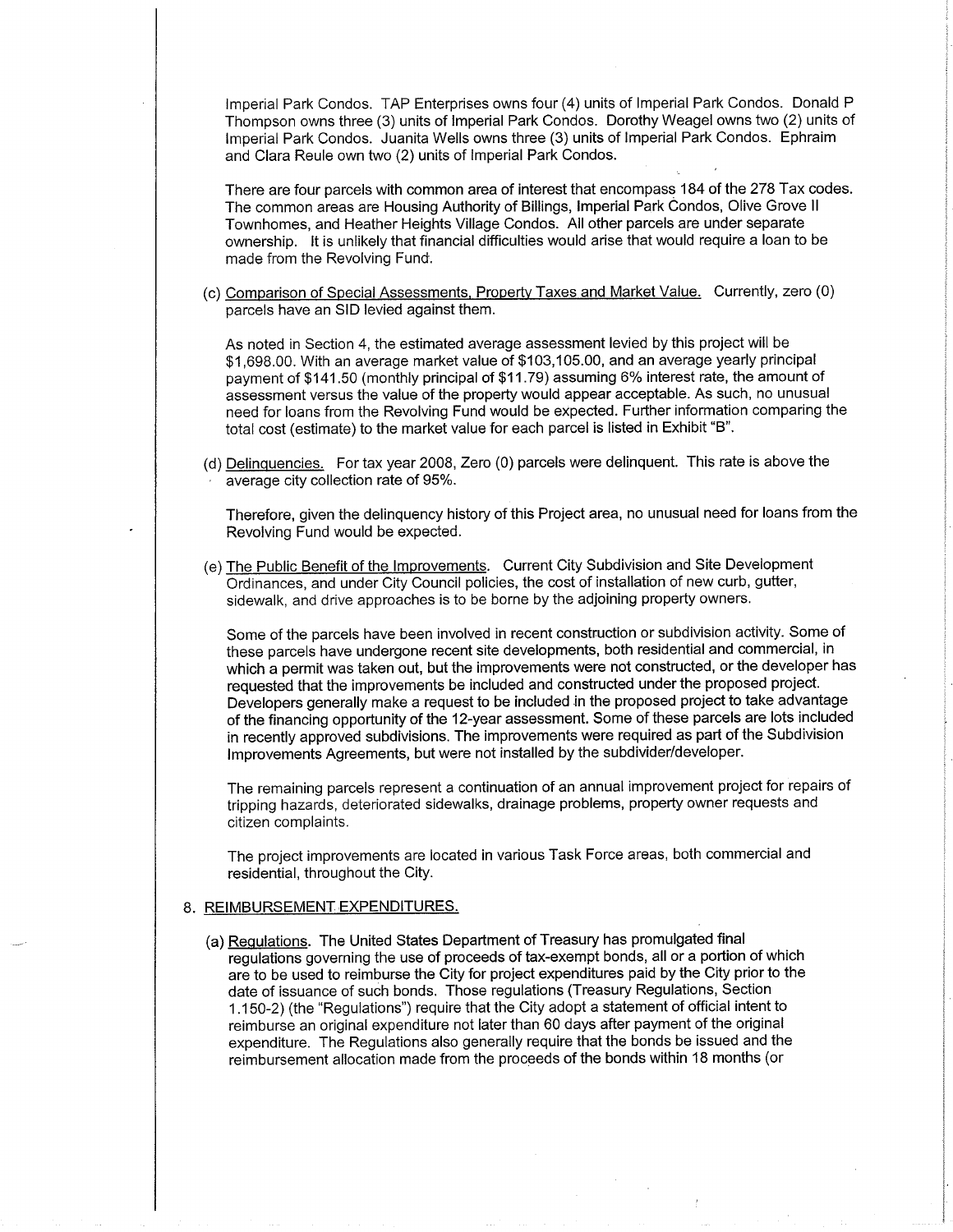three years, if the reimbursement bond issue qualifies for the "small issuer" exception from the arbitrage rebate requirement) after the later of (i) the date the expenditure is paid or (ii) the date the project is placed in service or abandoned, but (unless the issue qualifies forthe "small issuer" exception from the arbitrage rebate requirement) in no event more than three years after the date the expenditure is paid. The Regulations generally permit reimbursement of capital expenditures and costs of issuance of the bonds.

- (b) Prior Expenditures. Other than (i) expenditures to be paid or reimbursed from sources other than the Bonds, (ii) expenditures permitted to be reimbursed under the transitional provision contained in Section  $1.150-2(j)(2)$  of the Regulations, (iii) expenditures constituting preliminary expenditures wíthin the meaning of Section 1.150-2(f)(2) of the Regulations, or (iv) expenditures in a "de minimus" amount (as defined in Section 1.150-  $2(f)(1)$  of the Regulations), no expenditures for the Improvements have been paid by the City before the date 60 days before the date of adoption of this resolution.
- (c) Declaration of lntent. The City reasonably expects to reimburse the expenditures made for costs of the lmprovements out of the proceeds of Bonds in an estimated maximum aggregate principal amount of \$472,000.00 after the date of payment of all or a portion of the costs of the Improvements. All reimbursed expenditures shall be capital expenditures, a cost of issuance of the Bonds or other expenditures eligible for reimbursement under Section  $1.150 - 2(d)(3)$  of the Regulations.
- (d) Budqetarv Matters. As of the date hereof, there are no City funds reserved, allocated on a long-term basis or otherwise set aside (or reasonably expected to be reserved, allocated on a long-term basis or othenruise set aside) to provide permanent financing for the expenditures related to the lmprovements, other than pursuant to the issuance of the Bonds. The statement of intent contained in this resolution, therefore, is determined to be consistent with the City's budgetary and financial circumstances as they exist or are reasonably foreseeable on the date hereof.
- (e) Reimbursement Allocations. The City's financial officer shall be responsible for making the "reimbursement allocations" described in the Regulations, being generally the transfer of the appropriate amount of proceeds of the Bonds to reimburse the source of temporary financing used by the City to make prior payment of the costs of the lmprovements. Each allocation shall be evidence by an entry on the official books and records of the City maintained for the Bonds or the lmprovements and shall specifically identify the actual original expenditure being reimbursed.
- 9. PUBLIC HEARING. On Monday, April 12, 2010, at 6:30 p.m., in the Council Chambers located on the Second Floor of the Police Facility, 220 North 27<sup>th</sup> Street, Billings, MT, the City Council will conduct a public hearing concerning this project and all interested parties will be allowed to testify. The City Council will also consider all written comments submitted to the City Clerk prior to the hearing or submitted to the Council during the hearing.
- 10. NOTICE OF PASSAGE OF RESOLUTION OF INTENTION. The City Clerk is hereby authorized and directed to publish or cause to be published a copy of a Notice of the passage of this Resolution in the **BILLINGS TIMES**, a newspaper of general circulation in the county on March 25 and April 01 ,2010, in the form and manner prescribed by law, and to mail or cause to be mailed, a copy of said Notice to every person, firm corporation, or the agent of such person, firm, or corporation having real propefty within the District listed in his or her name upon the last completed assessment roll for state, county and school district tâxes, at his last-known address, on or before the same day such notice is published.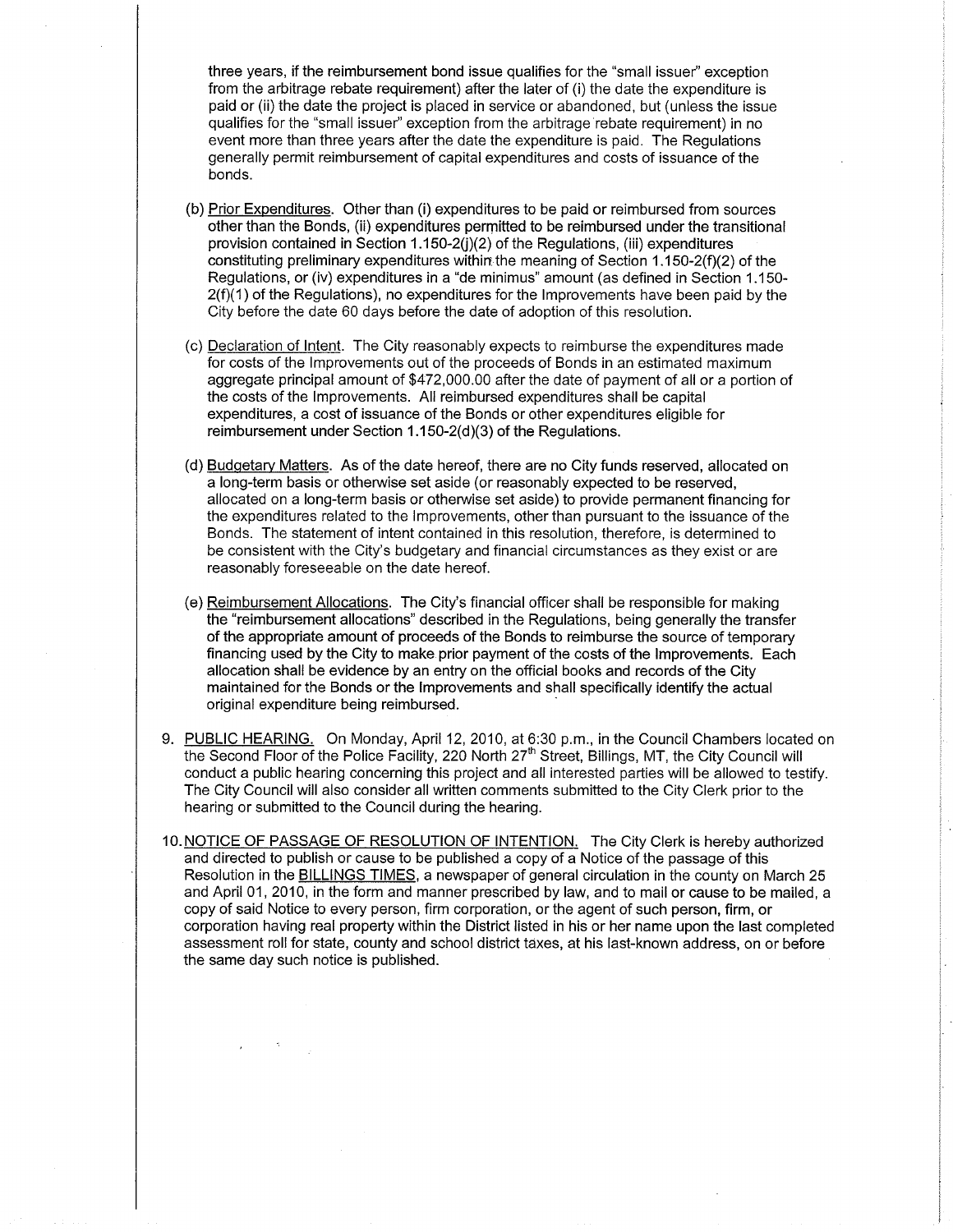PASSED by the City Council and APPROVED this 22<sup>nd</sup> day of March, 2010.



ATTEST:

 $\tau=1$ 

Cari Martin)

CITY OF BILLINGS:

 $BY:\mathcal{L}$ *Juomas W. Nanell*<br>Thomas W. Hanel, Mayor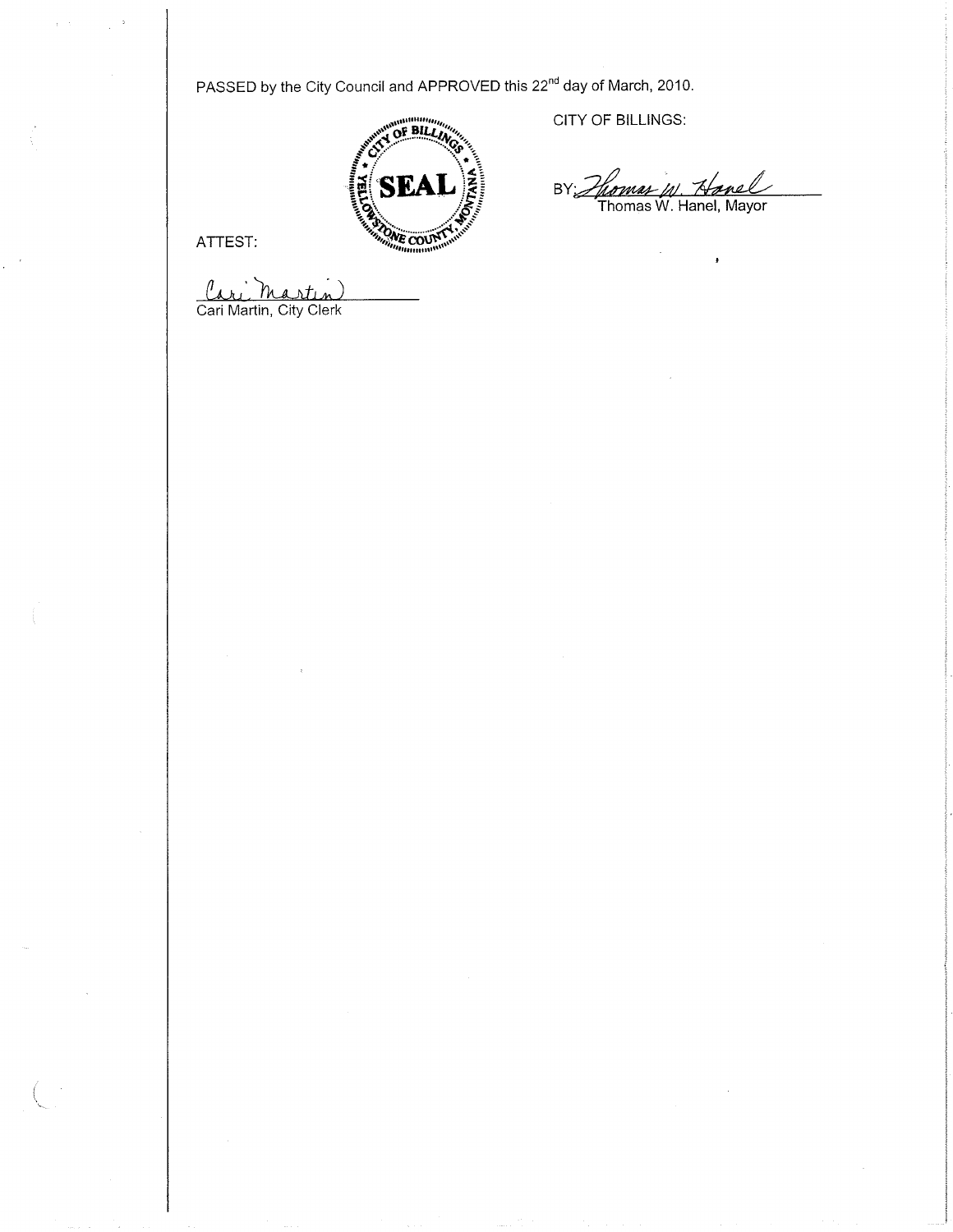## Exhibit A Location of Work WO 08-21 Lake Elmo Drive - Main to Wicks Ln

Project includes constructing curb & gutter/ribbon curb, sidewalks, drive approaches, asphalt trail,<br>street reconstruction, turn lanes, and pavement overlay on Lake Elmo Drive from Main Street to Wicks Lane.

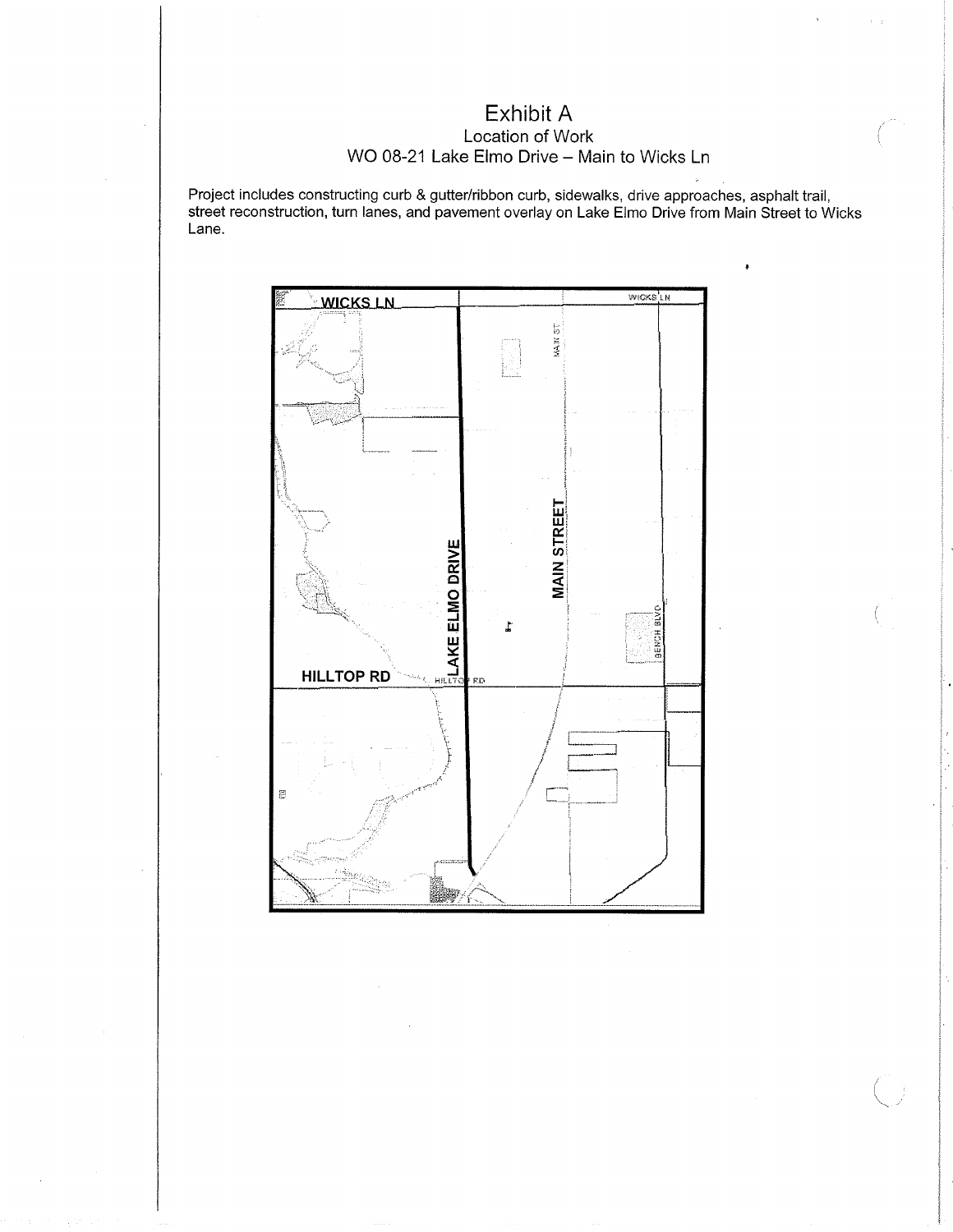|                 | <b>Exhibit B</b>                               |     |                        |                   |             |                     |  |  |  |
|-----------------|------------------------------------------------|-----|------------------------|-------------------|-------------|---------------------|--|--|--|
|                 | WO 08-21 Lake Elmo Drive - Main St to Wicks Ln |     |                        |                   |             |                     |  |  |  |
|                 |                                                |     |                        | WO 09-02-         |             |                     |  |  |  |
|                 |                                                |     | SID Pay-off Delinquent | <b>Assessment</b> |             |                     |  |  |  |
| <b>Tax Code</b> | SID#                                           | (A) | (B)                    | (C)               | $A + B + C$ | <b>Market Value</b> |  |  |  |
| A02538          |                                                |     |                        | \$4,003.23        | \$4,003.23  | \$66,801.00         |  |  |  |
| A02539          |                                                |     |                        | \$4,450.90        | \$4,450.90  | \$74,817.00         |  |  |  |
| A02539A         |                                                |     |                        | \$4,516.78        | \$4,516.78  | \$68,947.00         |  |  |  |
| A02540          |                                                |     |                        | \$2,793.70        | \$2,793.70  | \$61,072.00         |  |  |  |
| A02570          |                                                |     |                        | \$4.125.97        | \$4.125.97  | \$88,807.00         |  |  |  |
| A02571          |                                                |     |                        | \$4,025.45]       | \$4,025.45  | \$81,799.00         |  |  |  |
| A02572          |                                                |     |                        | \$4,268.71        | \$4,268.71  | \$61,502.00         |  |  |  |
| A02574          |                                                |     |                        | \$2,837.02        | \$2,837.02  | \$49.199.00         |  |  |  |
| A02575          |                                                |     |                        | \$4,385.53        | \$4,385.53  | \$76,069.00         |  |  |  |
| A02575A         |                                                |     |                        | \$4,385.53        | \$4,385.53  | \$68,950.00         |  |  |  |
| A02575B         |                                                |     |                        | \$4,385.53        | \$4,385.53  | \$66,358.00         |  |  |  |
| A02576          |                                                |     |                        | \$4,901.10        | \$4,901.10  | \$79,641.00         |  |  |  |
| A02577          |                                                |     |                        | \$3,789.54        | \$3,789.54  | \$90,522.00         |  |  |  |
| A02578          |                                                |     |                        | \$3,683.11        | \$3,683.11  | \$61,282.00         |  |  |  |
| A02579          |                                                |     |                        | \$2,793.70        | \$2,793.70  | \$84.370.00         |  |  |  |
| A03244          |                                                |     |                        | \$3.324.55        | \$3.324.55  | \$39,246.00         |  |  |  |
| A03245          |                                                |     |                        | \$3,780.66        | \$3,780.66  | \$63,135.00         |  |  |  |
| A03246          |                                                |     |                        | \$3,066.94        | \$3,066.94  | \$40,026.00         |  |  |  |
| A03247          |                                                |     |                        | \$2,234.96        | \$2,234.96  | \$46,197.00         |  |  |  |
| A03263          |                                                |     |                        | \$2,539.03        | \$2,539.03  | \$42,975.00         |  |  |  |
| A03264          |                                                |     |                        | \$3,113.40        | \$3,113.40  | \$43,344.00         |  |  |  |
| A03265          |                                                |     |                        | \$4,192.87        | \$4,192.87  | \$51,055.00         |  |  |  |
| A03266          |                                                |     |                        | \$3.923.34        | \$3,923.34  | \$41,615.00         |  |  |  |
| A09455          |                                                |     |                        | \$3.990.15        | \$3,990.15  | \$71,110.00         |  |  |  |
| A09457          |                                                |     |                        | \$7,959.92        | \$7,959.92  | \$215,903.00        |  |  |  |
| A09954          |                                                |     |                        | \$0.00            | \$0.00      | \$118,893.00        |  |  |  |
| A09956          |                                                |     |                        | \$0.00            | \$0.00      | \$21,661.00         |  |  |  |
| A10039          |                                                |     |                        | \$5,000.77        | \$5,000.77  | \$39,541.00         |  |  |  |
| A13246          |                                                |     |                        | \$4,869.00        | \$4,869.00  | \$148,694.00        |  |  |  |
| A13251          |                                                |     |                        | \$4,794.51        | \$4,794.51  | \$105,797.00        |  |  |  |
| A13252          |                                                |     |                        | \$5,169.28        | \$5,169.28  | \$714,771.00        |  |  |  |
| A13257          |                                                |     |                        | \$4,999.93        | \$4,999.93  | \$77,270.00         |  |  |  |
| A13257A         |                                                |     |                        | \$4,864.31        | \$4,864.31  | \$110,563.00        |  |  |  |
| A13258          |                                                |     |                        | \$4,683,40        | \$4,683.40  | \$74,606.00         |  |  |  |
| A13917          |                                                |     |                        | \$8,623.83        | \$8,623.83  | \$166,285.00        |  |  |  |
| A13918          |                                                |     |                        | \$6,561.63        | \$6,561.63  | \$350,322.00        |  |  |  |

 $\bar{\bar{z}}$ 

 $\epsilon$  $\frac{1}{2}$ 

Page 1

 $\bar{\bar{z}}$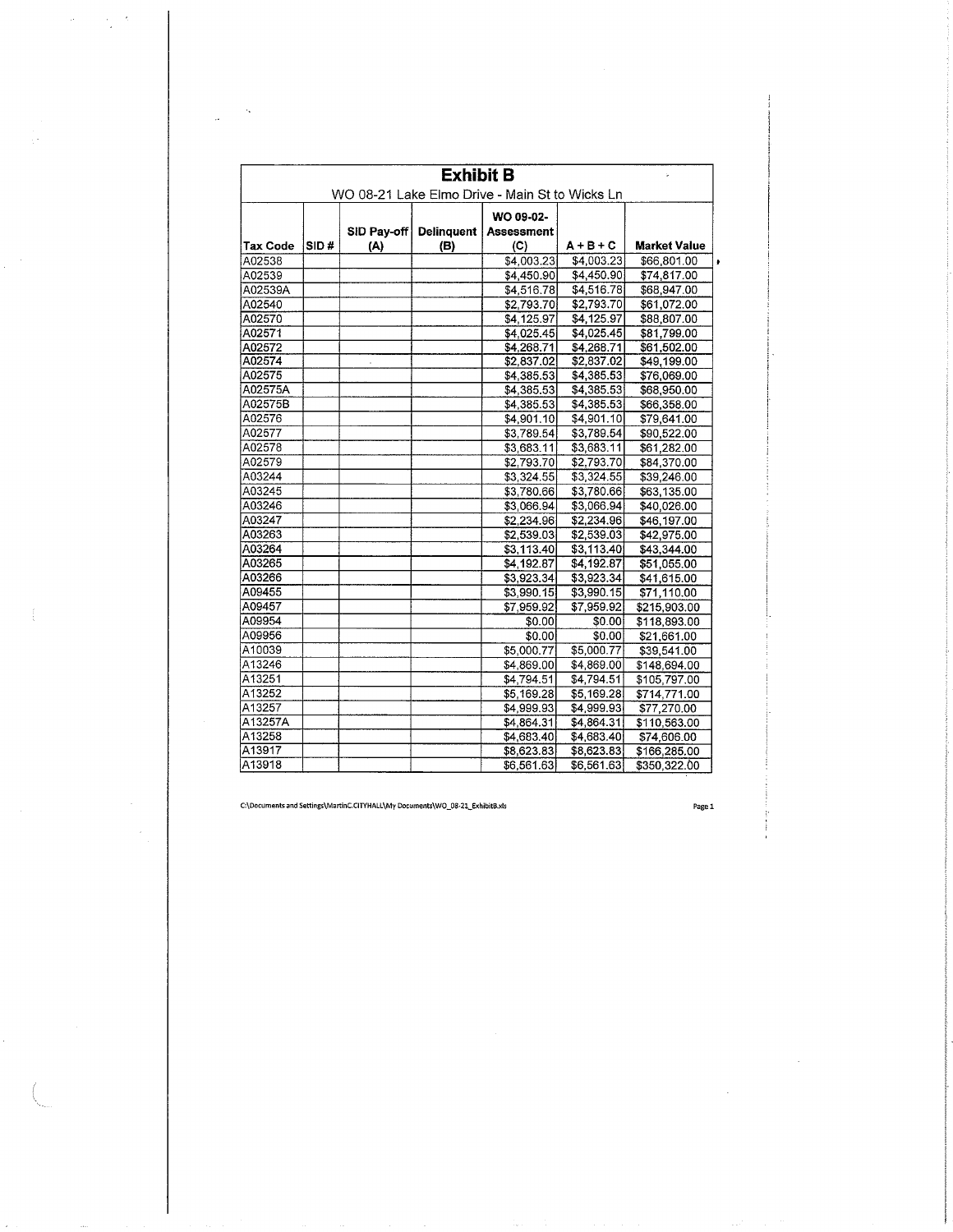|                                                | <b>Exhibit B</b> |                    |            |                   |             |                     |  |  |
|------------------------------------------------|------------------|--------------------|------------|-------------------|-------------|---------------------|--|--|
| WO 08-21 Lake Elmo Drive - Main St to Wicks Ln |                  |                    |            |                   |             |                     |  |  |
|                                                |                  |                    |            | WO 09-02-         |             |                     |  |  |
| <b>Tax Code</b>                                | SID #            | SID Pay-off<br>(A) | Delinquent | <b>Assessment</b> |             |                     |  |  |
| A13918E                                        |                  |                    | (B)        | (C)               | $A + B + C$ | <b>Market Value</b> |  |  |
| A14769                                         |                  |                    |            | \$2,868,19        | \$2,868.19  | \$87,208.00         |  |  |
| A17566                                         |                  |                    |            | \$8,784.15        | \$8,784.15  | \$131,072.00        |  |  |
| A17567                                         |                  |                    |            | \$3,798.46        | \$3,798.46  | \$39,836.00         |  |  |
| A17568                                         |                  |                    |            | \$2,769.86        | \$2,769.86  | \$15,703.00         |  |  |
| A20281                                         |                  |                    |            | \$4,598.39        | \$4,598.39  | \$52,539.00         |  |  |
| A20282                                         |                  |                    |            | \$0.00            | \$0.00      | \$18,478.00         |  |  |
| A20341                                         |                  |                    |            | \$4,304.73        | \$4,304.73  | \$51,790.00         |  |  |
| A20342                                         |                  |                    |            | \$3,471.63        | \$3,471.63  | \$221,671.00        |  |  |
| A20343                                         |                  |                    |            | \$5,386.07        | \$5,386.07  | \$17,721.00         |  |  |
| A20562                                         |                  |                    |            | \$5,214.89        | \$5,214.89  | \$221,935.00        |  |  |
| A20563                                         |                  |                    |            | \$4,844.94        | \$4,844.94] | \$69,749.00         |  |  |
|                                                |                  |                    |            | \$6,923.20        | \$6,923.20  | \$848,255.00        |  |  |
| A21246                                         |                  |                    |            | \$67.43           | 367.43      | \$23,031.00         |  |  |
| A21247                                         |                  |                    |            | \$67.43           | \$67.43     | \$24,251.00         |  |  |
| A21248                                         |                  |                    |            | \$67.43           | \$67.43     | \$18,848.00         |  |  |
| A21249                                         |                  |                    |            | \$67,43           | \$67.43     | \$30,751.00         |  |  |
| A21250                                         |                  |                    |            | \$67.43           | \$67.43     | \$47,614.00         |  |  |
| A21251                                         |                  |                    |            | \$67.43           | \$67.43     | \$45,427.00         |  |  |
| A21252                                         |                  |                    |            | \$67.43           | \$67.43     | \$22,312.00         |  |  |
| A21253                                         |                  |                    |            | \$67.43           | \$67.43     | \$37,437.00         |  |  |
| A21254                                         |                  |                    |            | \$67.43           | \$67.43     | \$28,852.00         |  |  |
| A21255                                         |                  |                    |            | \$67.43           | \$67.43     | \$29,977.00         |  |  |
| A21256                                         |                  |                    |            | \$67.43           | \$67.43     | \$29,579.00         |  |  |
| A21257                                         |                  |                    |            | \$67.43           | \$67.43     | \$23,700.00         |  |  |
| A21258                                         |                  |                    |            | \$67.43           | \$67,43     | \$25,180.00         |  |  |
| A21259                                         |                  |                    |            | \$67.43           | \$67.43     | \$23,146.00         |  |  |
| A21260                                         |                  |                    |            | \$67.43           | \$67.43     | \$25,611.00         |  |  |
| A21261                                         |                  |                    |            | \$67.43           | \$67.43     | \$18,468.00         |  |  |
| A21262                                         |                  |                    |            | \$67.43           | \$67.43     | \$23,301.00         |  |  |
| A21263                                         |                  |                    |            | \$67.43           | \$67.43     | \$18,300.00         |  |  |
| A21264                                         |                  |                    |            | \$67.43           | \$67.43     | \$39,651.00         |  |  |
| A21265                                         |                  |                    |            | \$67.43           | \$67.43     | \$18,272.00         |  |  |
| A21266                                         |                  |                    |            | \$67.43           | \$67.43     | \$28,469.00         |  |  |
| A21267                                         |                  |                    |            | \$67.43           | \$67.43     | \$18,286.00         |  |  |
| A21268                                         |                  |                    |            | \$67.43           | \$67.43     | \$24,853.00         |  |  |
| A21269                                         |                  |                    |            | \$67.43           | \$67.43     | \$31,358.00         |  |  |

Page 2

 $\Omega^+$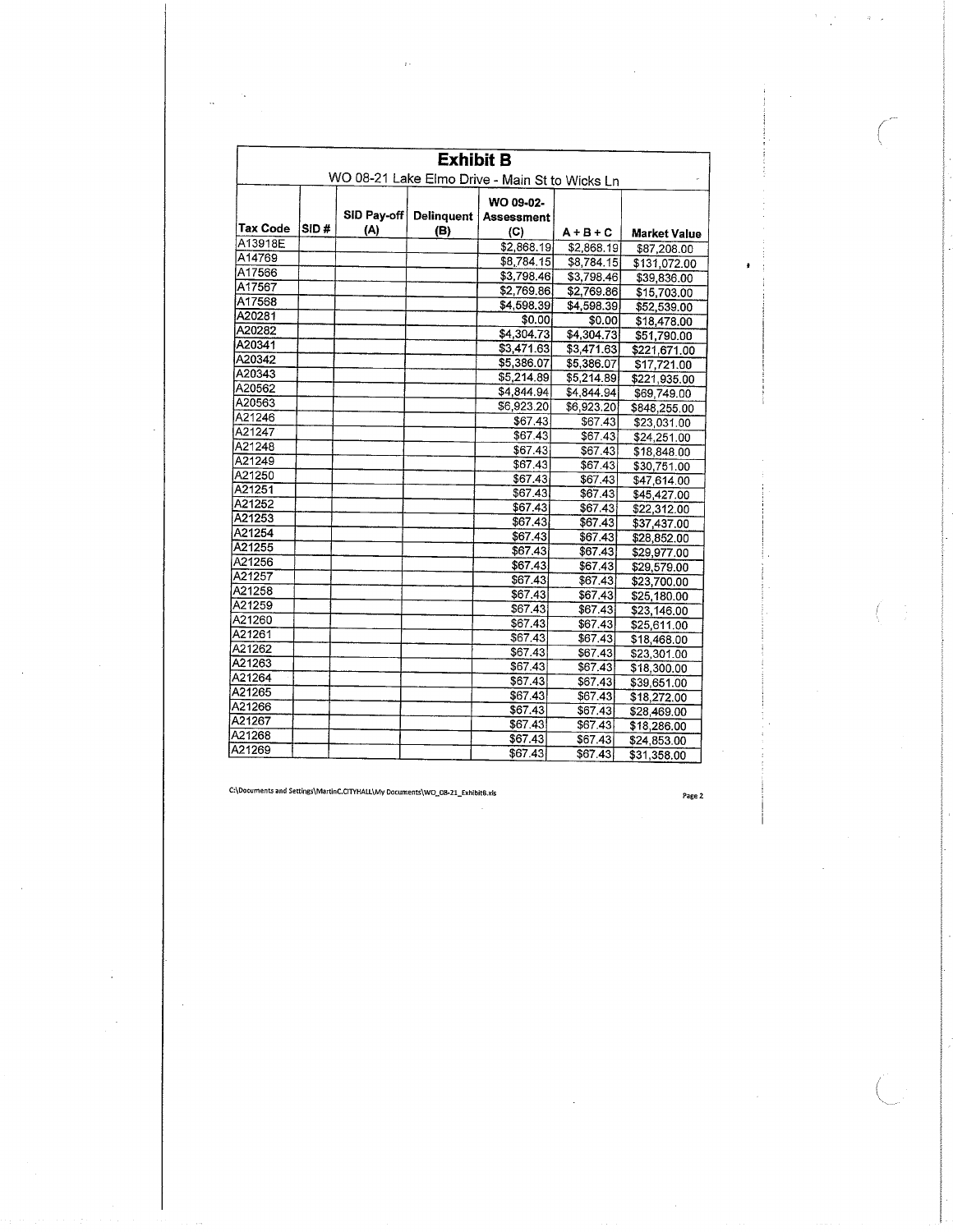|                 | <b>Exhibit B</b><br>WO 08-21 Lake Elmo Drive - Main St to Wicks Ln |             |                   |                                |             |                     |  |  |
|-----------------|--------------------------------------------------------------------|-------------|-------------------|--------------------------------|-------------|---------------------|--|--|
|                 |                                                                    | SID Pay-off | <b>Delinquent</b> | WO 09-02-<br><b>Assessment</b> |             |                     |  |  |
| <b>Tax Code</b> | SID#                                                               | (A)         | (B)               | (C)                            | $A + B + C$ | <b>Market Value</b> |  |  |
| A21270          |                                                                    |             |                   | \$67.43                        | \$67.43     | \$21,564.00         |  |  |
| A21271          |                                                                    |             |                   | \$67.43                        | \$67.43     | \$38,741.00         |  |  |
| A21272          |                                                                    |             |                   | \$67.43                        | \$67.43     | \$18,535.00         |  |  |
| A21273          |                                                                    |             |                   | \$67.43                        | \$67.43     | \$22,130.00         |  |  |
| A21274          |                                                                    |             |                   | \$67.43                        | \$67.43     | \$21,013.00         |  |  |
| A21275          |                                                                    |             |                   | \$67,43                        | \$67.43     | \$22,605.00         |  |  |
| A21276          |                                                                    |             |                   | \$67.43                        | \$67.43     | \$29,992.00         |  |  |
| A21277          |                                                                    |             |                   | \$67.43                        | \$67.43     | \$23,621.00         |  |  |
| A21278          |                                                                    |             |                   | \$67.43                        | \$67.43     | \$18,141.00         |  |  |
| A21279          |                                                                    |             |                   | \$67.43                        | \$67.43     | \$32,594.00         |  |  |
| A21280          |                                                                    |             |                   | \$67.43                        | \$67.43     | \$25,712.00         |  |  |
| A21281          |                                                                    |             |                   | \$67.43                        | \$67.43     | \$27,611.00         |  |  |
| A21282          |                                                                    |             |                   | \$67.43                        | \$67.43     | \$34,083.00         |  |  |
| A21283          |                                                                    |             |                   | \$67.43                        | \$67.43     | \$25,499.00         |  |  |
| A21284          |                                                                    |             |                   | \$67.43                        | \$67.43     | \$27,844.00         |  |  |
| A21285          |                                                                    |             |                   | \$67.43                        | \$67.43     | \$47.151.00         |  |  |
| A21286          |                                                                    |             |                   | \$67.43                        | \$67.43     | \$18,258,00         |  |  |
| A21287          |                                                                    |             |                   | \$67.43                        | \$67.43     | \$18,285.00         |  |  |
| A21288          |                                                                    |             |                   | \$67.43                        | \$67.43     | \$39,479.00         |  |  |
| A21289          |                                                                    |             |                   | \$67.43                        | \$67.43     | \$24,877.00         |  |  |
| A21290          |                                                                    |             |                   | \$67.43                        | \$67.43     | \$18,670.00         |  |  |
| A21291          |                                                                    |             |                   | \$67.43                        | \$67.43     | \$63,320.00         |  |  |
| A21292          |                                                                    |             |                   | \$67.43                        | \$67.43     | \$26,358.00         |  |  |
| A21293          |                                                                    |             |                   | \$67.43                        | \$67.43     | \$67,705.00         |  |  |
| A21294          |                                                                    |             |                   | \$67.43                        | \$67.43     | \$18,300.00         |  |  |
| A21295          |                                                                    |             |                   | \$67.43                        | \$67.43     | \$24,168.00         |  |  |
| A21296          |                                                                    |             |                   | \$67.43                        | \$67.43     | \$28,453.00         |  |  |
| A21297          |                                                                    |             |                   | \$67.43                        | \$67.43     | \$24,317.00         |  |  |
| A21298          |                                                                    |             |                   | \$67.43                        | \$67.43     | \$28,843.00         |  |  |
| A21299          |                                                                    |             |                   | \$67.43                        | \$67.43     | \$30,992.00         |  |  |
| A21300          |                                                                    |             |                   | \$67.43                        | \$67.43     | \$28,632.00         |  |  |
| A21301          |                                                                    |             |                   | \$67.43                        | \$67.43     | \$23,605.00         |  |  |
| A21302          |                                                                    |             |                   | \$67.43                        | \$67.43     | \$43,234.00         |  |  |
| A21303          |                                                                    |             |                   | \$67.43                        | \$67.43     | \$25,386.00         |  |  |
| A21304          |                                                                    |             |                   | \$67.43                        | \$67.43     | \$18,629.00         |  |  |
| A21305          |                                                                    |             |                   | \$67.43                        | \$67.43     | \$22,384.00         |  |  |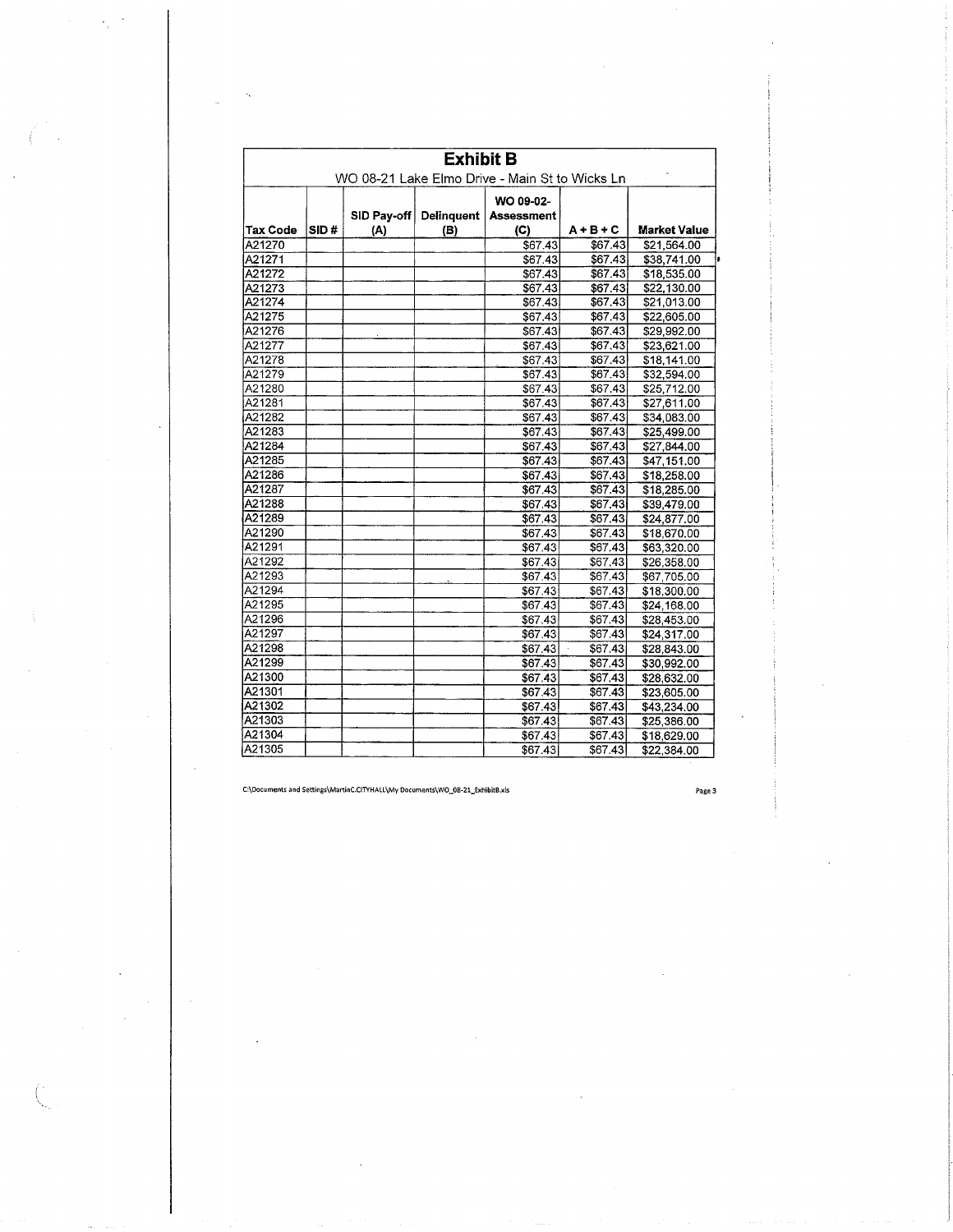|          | <b>Exhibit B</b>                               |                    |                   |                                |                        |                     |  |  |  |
|----------|------------------------------------------------|--------------------|-------------------|--------------------------------|------------------------|---------------------|--|--|--|
|          | WO 08-21 Lake Elmo Drive - Main St to Wicks Ln |                    |                   |                                |                        |                     |  |  |  |
| Tax Code | SID#                                           | SID Pay-off<br>(A) | Delinquent<br>(B) | WO 09-02-<br><b>Assessment</b> |                        |                     |  |  |  |
| A21306   |                                                |                    |                   | (C)                            | $A + B + C$            | <b>Market Value</b> |  |  |  |
| A21309   |                                                |                    |                   | \$67.43                        | \$67.43                | \$27,244.00         |  |  |  |
| A21310   |                                                |                    |                   | \$67.43                        | \$67.43                | \$41,610.00         |  |  |  |
| A21311   | à.                                             |                    |                   | \$67.43                        | \$67.43                | \$19,938.00         |  |  |  |
| A21312   |                                                |                    |                   | \$67.43]                       | \$67.43                | \$27,246.00         |  |  |  |
| A21313   |                                                |                    |                   | \$67.43                        | \$67.43                | \$18,419.00         |  |  |  |
| A21314   |                                                |                    |                   | \$67.43                        | \$67.43                | \$18,232.00         |  |  |  |
| A21315   |                                                |                    |                   | \$67.43                        | \$67,43                | \$18,318.00         |  |  |  |
| A21316   |                                                |                    |                   | \$67.43                        | \$67.43                | \$42,708.00         |  |  |  |
| A21317   |                                                |                    |                   | \$67.43                        | \$67.43                | \$18,281.00         |  |  |  |
| A21318   |                                                |                    |                   | \$67.43                        | \$67.43                | \$18,215.00         |  |  |  |
| A21320   |                                                |                    |                   | \$67,43                        | \$67.43                | \$33,764.00         |  |  |  |
| A21321   |                                                |                    |                   | \$67.43                        | \$67.43                | \$18,119.00         |  |  |  |
|          |                                                |                    |                   | \$67.43                        | \$67.43                | \$32,242.00         |  |  |  |
| A21322   |                                                |                    |                   | \$67.43                        | \$67.43                | \$25,729.00         |  |  |  |
| A21323   |                                                |                    |                   | \$67.43]                       | \$67.43                | \$22,958.00         |  |  |  |
| A21324   |                                                |                    |                   | \$67,43                        | \$67.43                | \$18,143.00         |  |  |  |
| A21325   |                                                |                    |                   | \$101.16]                      | \$101.16               | \$33,951.00         |  |  |  |
| A21326   |                                                |                    |                   | \$101.16                       | \$101.16               | \$20,307.00         |  |  |  |
| A21328   |                                                |                    |                   | \$67.43                        | \$67.43                | \$22,401.00         |  |  |  |
| A21329   |                                                |                    |                   | \$67.43                        | \$67.43                | \$29,545.00         |  |  |  |
| A21330   |                                                |                    |                   | \$67.43                        | \$67.43                | \$25,406.00         |  |  |  |
| A21331   |                                                |                    |                   | \$67.43                        | \$67.43                | \$36,993.00         |  |  |  |
| A21332   |                                                |                    |                   | \$67.43                        | \$67.43                | \$50,753.00         |  |  |  |
| A21333   |                                                |                    |                   | \$67.43                        | \$67.43                | \$32,332.00         |  |  |  |
| A21334   |                                                |                    |                   | \$67.43                        | \$67.43                | \$24,632.00         |  |  |  |
| A21335   |                                                |                    |                   | \$67.43                        | \$67.43                | \$28,023.00         |  |  |  |
| A21336   |                                                |                    |                   | \$67.43                        | \$67.43                | \$27,583.00         |  |  |  |
| A21337   |                                                |                    |                   | \$67.43                        | \$67.43                | \$18,389.00         |  |  |  |
| A21338   |                                                |                    |                   | \$67.43                        | \$67,43                | \$18,136.00         |  |  |  |
| A21339   |                                                |                    |                   | \$67.43                        | \$67.43                | \$32,438.00         |  |  |  |
| A21340   |                                                |                    |                   | \$1,388.43                     | $\overline{31,388.43}$ | \$22,296.00         |  |  |  |
| A21341   |                                                |                    |                   | \$67.43                        | \$67.43                | \$28,430.00         |  |  |  |
| A21342   |                                                |                    |                   | \$67.43                        | 367.43                 | \$28,931.00         |  |  |  |
| A21343   |                                                |                    |                   | \$67.43                        | \$67.43                | \$22,852.00         |  |  |  |
| A21344   |                                                |                    |                   | \$67,43                        | \$67.43                | \$19,164,00         |  |  |  |
| A21345   |                                                |                    |                   | \$67.43]                       | \$67.43                | \$21,338.00         |  |  |  |

 $\bar{z}$ 

 $\ddot{\phantom{a}}$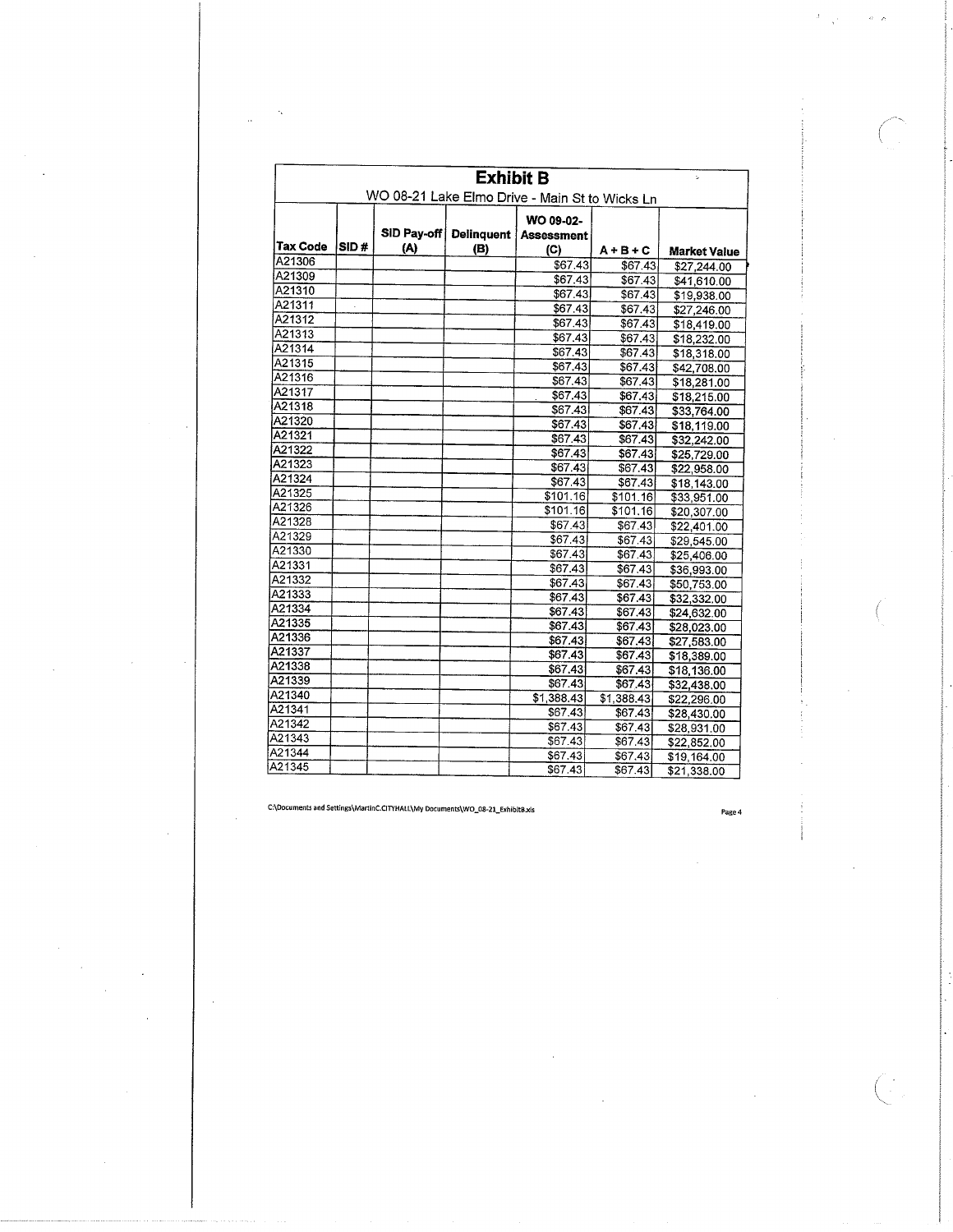|                 | <b>Exhibit B</b><br>WO 08-21 Lake Elmo Drive - Main St to Wicks Ln |     |     |                                       |             |              |  |  |
|-----------------|--------------------------------------------------------------------|-----|-----|---------------------------------------|-------------|--------------|--|--|
|                 |                                                                    |     |     |                                       |             |              |  |  |
|                 |                                                                    |     |     | WO 09-02-                             |             |              |  |  |
|                 |                                                                    |     |     | SID Pay-off   Delinquent   Assessment |             |              |  |  |
| <b>Tax Code</b> | SID#                                                               | (A) | (B) | (C)                                   | $A + B + C$ | Market Value |  |  |
| A21346          |                                                                    |     |     | \$67.43                               | \$67.43     | \$18,376.00  |  |  |
| A21347          |                                                                    |     |     | \$67.43                               | \$67.43     | \$44,064.00  |  |  |
| A21348          |                                                                    |     |     | \$67.43                               | \$67.43     | \$24,199.00  |  |  |
| A21349          |                                                                    |     |     | \$67.43                               | \$67.43     | \$18,161.00  |  |  |
| A21350          |                                                                    |     |     | \$67.43                               | \$67.43     | \$18,268.00  |  |  |
| A21351          |                                                                    |     |     | \$67.43                               | \$67.43     | \$28,665.00  |  |  |
| A21352          |                                                                    |     |     | \$67.43                               | \$67.43     | \$21,544.00  |  |  |
| A21353          |                                                                    |     |     | \$67.43                               | \$67.43     | \$18,148.00  |  |  |
| A21354          |                                                                    |     |     | \$67,43                               | \$67.43     | \$18,106.00  |  |  |
| A21355          |                                                                    |     |     | \$67.43                               | \$67.43     | \$30,641.00  |  |  |
| A21356          |                                                                    |     |     | \$67.43                               | \$67.43     | \$23,861.00  |  |  |
| A21357          |                                                                    |     |     | \$67.43                               | \$67.43     | \$47,305.00  |  |  |
| A21358          |                                                                    |     |     | \$67.43                               | \$67.43     | \$18,326.00  |  |  |
| A21359          |                                                                    |     |     | \$67.43                               | \$67.43     | \$18,668.00  |  |  |
| A21360          |                                                                    |     |     | \$67.43                               | \$67.43     | \$33,738.00  |  |  |
| A21361          |                                                                    |     |     | \$67.43                               | \$67.43     | \$22,073.00  |  |  |
| A21362          |                                                                    |     |     | \$67.43                               | \$67.43     | \$30,270.00  |  |  |
| A21364          |                                                                    |     |     | \$67.43                               | \$67.43     | \$18,393.00  |  |  |
| A21365          |                                                                    |     |     | \$67.43                               | \$67.43     | \$25,115.00  |  |  |
| A21366          |                                                                    |     |     | \$67.43                               | \$67,43     | \$32,162.00  |  |  |
| A21367          |                                                                    |     |     | \$67.43                               | \$67.43     | \$24,412.00  |  |  |
| A21368          |                                                                    |     |     | \$67.43                               | \$67.43     | \$26,777.00  |  |  |
| A21369          |                                                                    |     |     | \$67.43                               | \$67.43     | \$52,435.00  |  |  |
| A21370          |                                                                    |     |     | \$67.43                               | \$67.43     | \$21,521.00  |  |  |
| A21371          |                                                                    |     |     | \$67.43                               | \$67.43     | \$21,974.00  |  |  |
| A21372          |                                                                    |     |     | \$67.43                               | \$67.43     | \$26,182.00  |  |  |
| A21373          |                                                                    |     |     | \$67.43                               | \$67.43     | \$18,725.00  |  |  |
| A21375          |                                                                    |     |     | \$0.00                                | \$0.00      | \$60,650.00  |  |  |
| A21376          |                                                                    |     |     | \$0.00                                | \$0.00      | \$60,450.00  |  |  |
| A21377          |                                                                    |     |     | \$0.00                                | \$0.00      | \$63,415.00  |  |  |
| A21378          |                                                                    |     |     | \$0.00                                | \$0.00      | \$61,177.00  |  |  |
| A21379          |                                                                    |     |     | \$0.00                                | \$0.00      | \$60,903.00  |  |  |
| A21380          |                                                                    |     |     | \$0.00                                | \$0.00      | \$53,782.00  |  |  |
| A21381          |                                                                    |     |     | \$0.00                                | \$0.00      | \$53,150.00  |  |  |
| A21382          |                                                                    |     |     | \$0.00                                | \$0.00      | \$60,229.00  |  |  |
| A21383          |                                                                    |     |     | \$0.00                                | \$0.00      | \$60,229.00  |  |  |
| A21384          |                                                                    |     |     | \$0.00                                | \$0.00      | \$59,102.00  |  |  |

Page 5

÷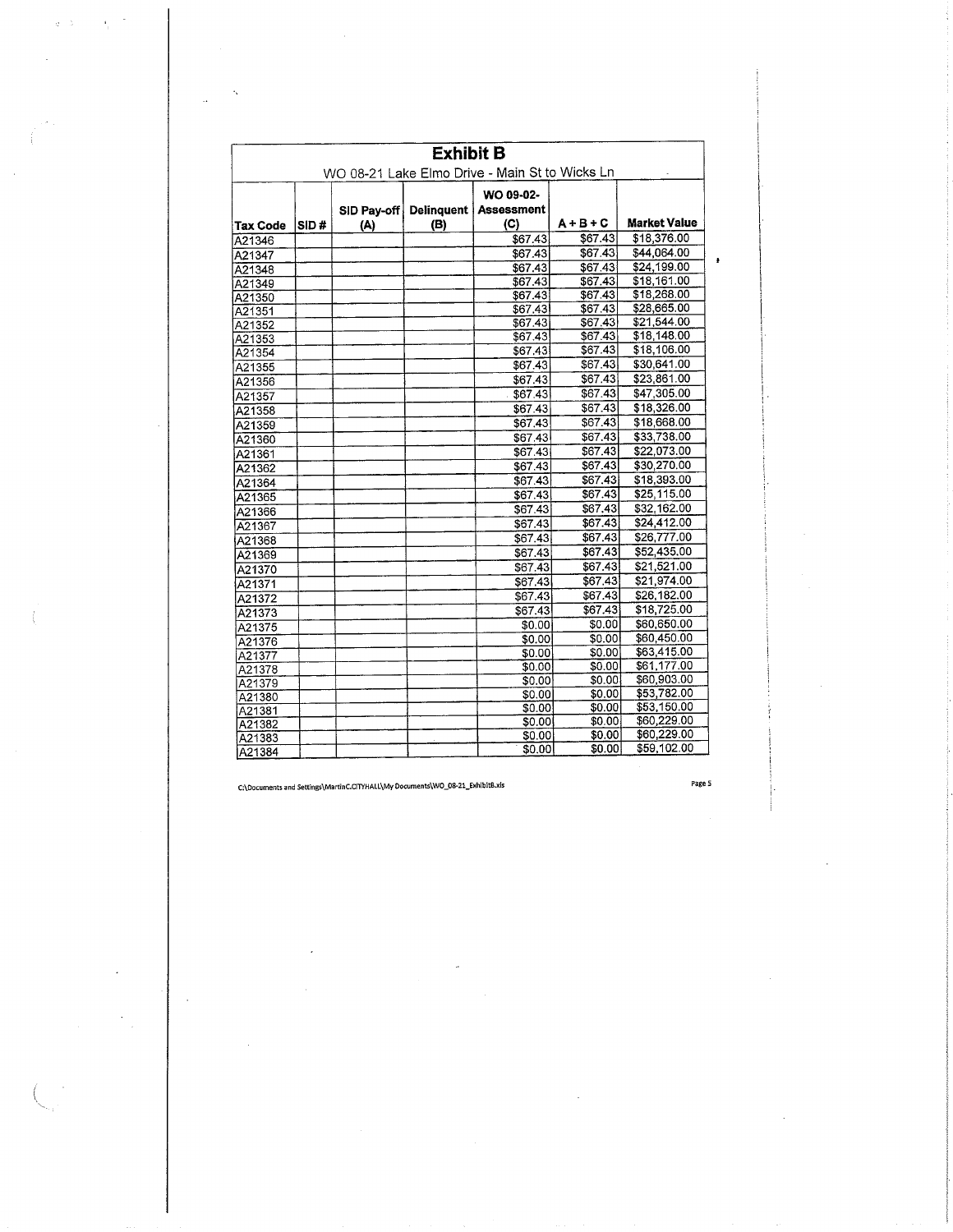| <b>Exhibit B</b>                                            |      |                    |                   |                          |                   |              |  |
|-------------------------------------------------------------|------|--------------------|-------------------|--------------------------|-------------------|--------------|--|
| WO 08-21 Lake Elmo Drive - Main St to Wicks Ln<br>WO 09-02- |      |                    |                   |                          |                   |              |  |
| Tax Code                                                    | SID# | SID Pay-off<br>(A) | Delinquent<br>(B) | <b>Assessment</b><br>(C) | $A + B + C$       | Market Value |  |
| A21385                                                      |      |                    |                   | \$0.00                   | \$0.00            | \$59,102.00  |  |
| A21386                                                      |      |                    |                   | \$0.00                   | \$0.00            | \$60,229,00  |  |
| A21387                                                      |      |                    |                   | \$0.00                   | \$0.00            | \$80,621.00  |  |
| A21388                                                      |      |                    |                   | \$0.00                   | \$0.00            | \$79,146.00  |  |
| A21389                                                      |      |                    |                   | \$0.00                   | \$0.00            | \$81,000.00  |  |
| A21390                                                      |      |                    |                   | \$0.00                   | \$0.00            | \$80,126.00  |  |
| A21391                                                      |      |                    |                   | \$0.00                   | \$0.00            | \$81,716.00  |  |
| A21392                                                      |      |                    |                   | \$0.00                   | \$0.00            | \$82,011.00  |  |
| A21393                                                      |      |                    |                   | \$0.00                   | \$0.00            | \$76,692.00  |  |
| A21394                                                      |      |                    |                   | \$0.00                   | \$0.00            | \$80,305.00  |  |
| A21395                                                      |      |                    |                   | \$0.00                   | \$0.00            | \$60,766.00  |  |
| A21396                                                      |      |                    |                   | \$0.00                   | \$0.00            | \$60,850.00  |  |
| A21397                                                      |      |                    |                   | \$0.00                   | \$0.00            | \$60,460.00  |  |
| A21398                                                      |      |                    |                   | \$0.00                   | \$0.00            | \$59,354.00  |  |
| A21399                                                      |      |                    |                   | \$0.00                   | \$0.00            | \$24,100.00  |  |
| A21400                                                      |      |                    |                   | \$0.00                   | \$0.00            | \$62,219.00  |  |
| A21401                                                      |      |                    |                   | \$0.00                   | \$0.00            | \$59,270.00  |  |
| A21402                                                      |      |                    |                   | \$0.00                   | \$0.00            | \$60,292.00  |  |
| A21403                                                      |      |                    |                   | \$0.00                   | \$0.00            | \$58,954.00  |  |
| A21404                                                      |      |                    |                   | \$0.00                   | \$0.00            | \$57,879.00  |  |
| A21405                                                      |      |                    |                   | \$0.00                   | \$0.00            | \$59,322.00  |  |
| A21406                                                      |      |                    |                   | \$0.00                   | \$0.00            | \$59,112.00  |  |
| A21407                                                      |      |                    |                   | \$0.00                   | \$0.00            | \$56,584.00  |  |
| A21408                                                      |      |                    |                   | \$0.00                   | \$0.00            | \$58,143.00  |  |
| A21409                                                      |      |                    |                   | \$0.00                   | \$0.00            | \$57,879.00  |  |
| A21410                                                      |      |                    |                   | \$0.00                   | \$0.00            | \$57,037.00  |  |
| A31135                                                      |      |                    |                   | \$5,263.51               | \$5,263.51        | \$67,727.00  |  |
| A31150                                                      |      |                    |                   | \$6,173.43               | \$6,173.43        | \$82,474.00  |  |
| A34317                                                      |      |                    |                   | \$4,213.62               | $\sqrt{4,213.62}$ | \$0.00       |  |
| A34318                                                      |      |                    |                   | \$3,362.22               | \$3,362.22        | \$0.00       |  |
| A34320                                                      |      |                    |                   | \$2,475.17               | \$2,475.17        | \$0.00       |  |
| A34321                                                      |      |                    |                   | \$2,567.74               | \$2,567.74        | \$0.00       |  |
| A34322                                                      |      |                    |                   | \$2,596.26               | \$2,596.26        | \$0.00       |  |
| D05288                                                      |      |                    |                   | \$2,584.64               | \$2,584.64        | \$177,767.00 |  |
| D05289                                                      |      |                    |                   | \$2,645.46               | \$2,645.46        | \$219,216.00 |  |
| D05297                                                      |      |                    |                   | \$6,425.88               | \$6,425.88        | \$187,037.00 |  |
| D05298                                                      |      |                    |                   | \$5,150.52               | \$5,150.52        | \$78,788.00  |  |
| D05298A                                                     |      |                    |                   | \$3,317.86               | \$3,317.86        | \$129,049.00 |  |

 $\sim$ 

Page 6

 $\overline{a}$ 

 $\mathcal{F}=\frac{1}{2} \mathcal{F}$  .

 $\sim m_{\rm c}$  ,  $\sim$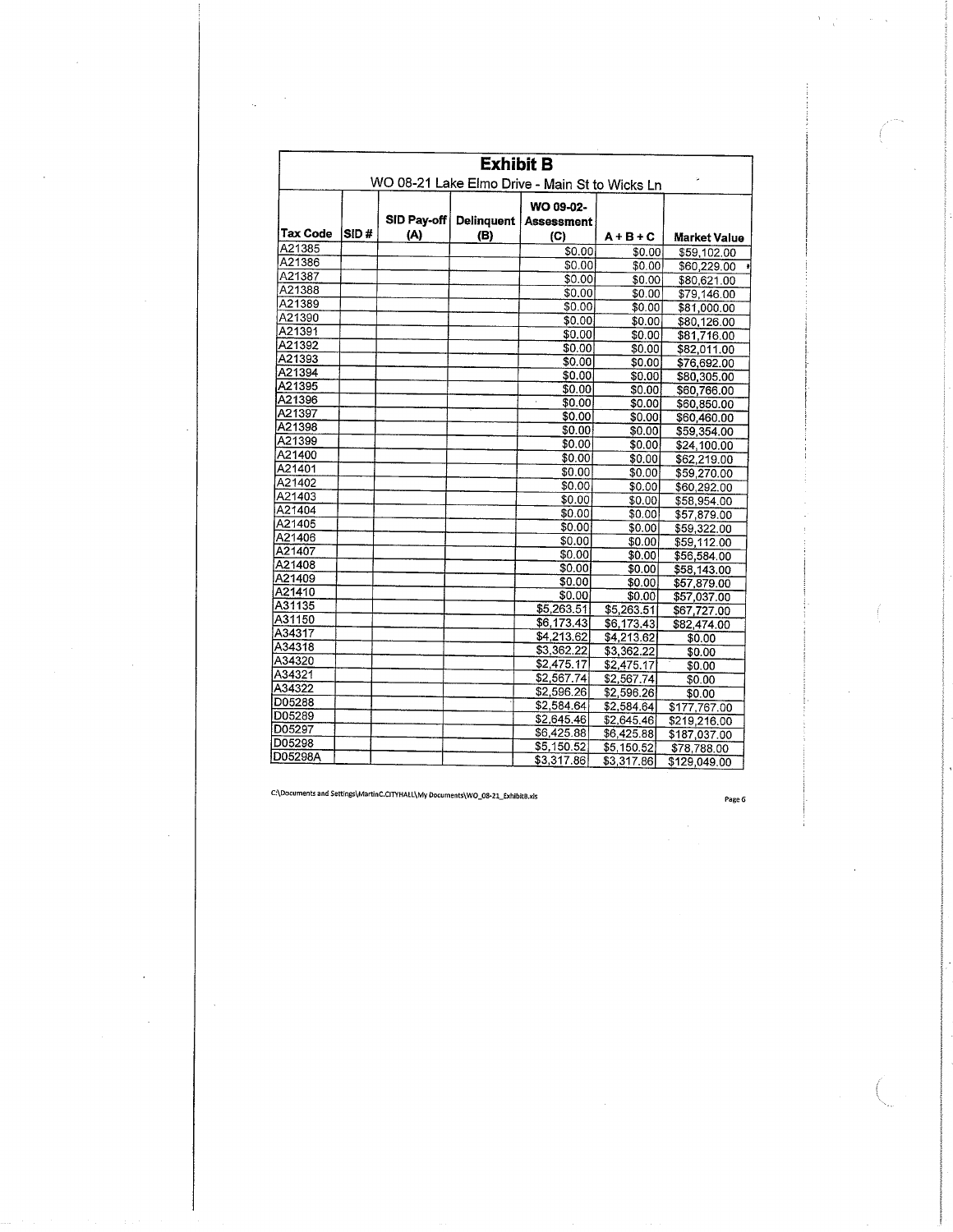| <b>Exhibit B</b> |                                                |             |                   |                   |             |                     |  |  |  |
|------------------|------------------------------------------------|-------------|-------------------|-------------------|-------------|---------------------|--|--|--|
|                  | WO 08-21 Lake Elmo Drive - Main St to Wicks Ln |             |                   |                   |             |                     |  |  |  |
|                  |                                                |             |                   | WO 09-02-         |             |                     |  |  |  |
|                  |                                                | SID Pay-off | <b>Delinquent</b> | <b>Assessment</b> |             |                     |  |  |  |
| <b>Tax Code</b>  | SID#                                           | (A)         | (B)               | (C)               | $A + B + C$ | <b>Market Value</b> |  |  |  |
| D05299           |                                                |             |                   | \$10,872.70       | \$10,872.70 | \$1,934,830.00      |  |  |  |
| D05299A          |                                                |             |                   | \$10,720.76       | \$10,720.76 | \$1,745,308.00      |  |  |  |
| D05318           |                                                |             |                   | \$21,220.38       | \$21,220.38 | \$187,885.00        |  |  |  |
| D05320           |                                                |             |                   | \$2,354.04        | \$2,354.04  | \$73.173.00         |  |  |  |
| D05322           |                                                |             |                   | \$6,712.19        | \$6,712.19  | \$64,778.00         |  |  |  |
| D05323           |                                                |             |                   | \$4.400.55        | \$4,400.55  | \$95,595.00         |  |  |  |
| D05326           |                                                |             |                   | \$5,093.75        | \$5,093.75  | \$63,492.00         |  |  |  |
| D05327           |                                                |             |                   | \$5,675.11        | \$5,675.11  | \$49,136.00         |  |  |  |
| D05328           |                                                |             |                   | \$7,389.03        | \$7,389.03  | \$2,963,008.00      |  |  |  |
| D05330           |                                                |             |                   | \$0.00            | \$0.00      | \$81,111.00         |  |  |  |
| D05331           |                                                |             |                   | \$6,363.82        | \$6,363.82  | \$50,164.00         |  |  |  |
| D05334           |                                                |             |                   | \$6,489.47        | \$6,489.47  | \$81,516.00         |  |  |  |
| D05341           |                                                |             |                   | \$10,295.84       | \$10,295.84 | \$339,404.00        |  |  |  |
| D12239           |                                                |             |                   | \$0.00            | \$0.00      | \$69,734.00         |  |  |  |
| A07439           |                                                |             |                   | \$0.00            | 50.00       | \$335,063.00        |  |  |  |
| A08532           |                                                |             |                   | \$0.00            | \$0.00      | \$83,365.00         |  |  |  |
| A08541           |                                                |             |                   | \$782.86          | \$782.86    | \$95,693.00         |  |  |  |
| A17026           |                                                |             |                   | \$0.00            | \$0.00      | \$600,544.00        |  |  |  |
| A17027A          |                                                |             |                   | \$0.00            | \$0.00      | \$537,748.00        |  |  |  |
| A17028           |                                                |             |                   | \$0.00            | \$0.00      | \$152,210.00        |  |  |  |
| A21239           |                                                |             |                   | \$0.00            | \$0.00      | \$154,103.00        |  |  |  |
| A33730           |                                                |             |                   | \$16,406,48       | \$16,406,48 | \$44,105.00         |  |  |  |
| A33972           |                                                |             |                   | \$0.00            | \$0.00      | \$32,887.00         |  |  |  |
| A34221A          |                                                |             |                   | \$1,009.93        | \$1,009.93  | \$76,405.00         |  |  |  |
| A34221B          |                                                |             |                   | \$949.66          | \$949.66    | \$73,879.00         |  |  |  |
| A34221C          |                                                |             |                   | \$949.66          | \$949.66    | \$73,831.00         |  |  |  |
| A34221D          |                                                |             |                   | \$1,009.93        | \$1,009.93  | \$76,307.00         |  |  |  |
| A34221E          |                                                |             |                   | \$1,009.93        | \$1,009.93  | \$39,486.00         |  |  |  |
| A34221F          |                                                |             |                   | \$949.66          | \$949.66    | \$38,310.00         |  |  |  |
| A34221G          |                                                |             |                   | \$949.66          | \$949.66    | \$37,594.00         |  |  |  |
| A34221H          |                                                |             |                   | \$949.66          | \$949.66    | \$37,594.00         |  |  |  |
| A34221I          |                                                |             |                   | \$949.66          | \$949.66    | \$37,739.00         |  |  |  |
| A34221J          |                                                |             |                   | \$1,009.93        | \$1,009.93  | \$41.102.00         |  |  |  |
| A34221K          |                                                |             |                   | \$1,009.93        | \$1,009.93  | \$5,137.00          |  |  |  |
| A34221L          |                                                |             |                   | \$949.66          | \$949.66    | \$4,824.00          |  |  |  |
| A34221N          |                                                |             |                   | \$949.66          | \$949.66    | \$4,823.00          |  |  |  |
| A34221O          |                                                |             |                   | \$1.009.93        | \$1,009.93  | \$5,137.00          |  |  |  |
| A34221P          |                                                |             |                   | \$1,009.93        | \$1,009.93  | \$5,137.00          |  |  |  |

 $\sqrt{2} \, \mathcal{Q} = \left( p - \mathcal{Q} \right)^{-1}$